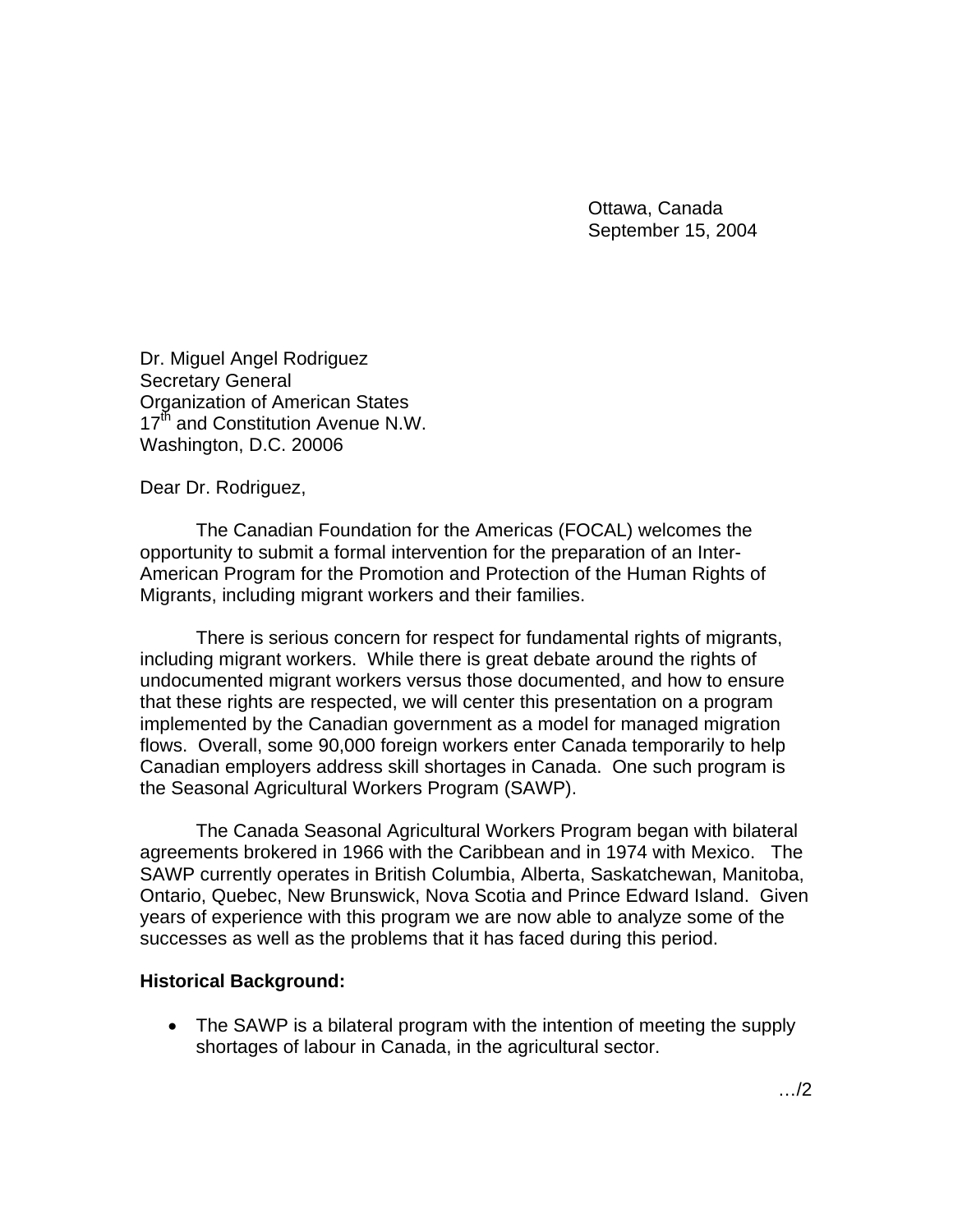- The program calls for giving guest workers equal treatment to that given to Canadian workers.
- The two governments act as guarantors that the labour standards will be respected.
- Canada has a bilateral agreement in the context of the SAWP with the following countries: Antigua y Barbuda, Barbados, Dominica, Grenada, Jamaica, Mexico, Montserrat, St. Kitts and Nevitts, St. Vincent & the Grenadines, Trinidad & Tobago.

#### **Best practices:**

- The successful management of migration flows that raises labour conditions and that reduces the risks implied in undocumented migration (Institutionalization of the process).
- There is shared responsibility of both the host and the sender countries to ensure that labour standards are respected.
- Employees are paid the same wage as Canadian agricultural workers performing the same tasks and given housing, access to health and medical services during their stay in Canada.
- The Minimum term of employment is six weeks and the maximum term is of eight months.
- The guest workers' program is based on the structure of demand of the host country as opposed to the establishment of quotas.
- The large rate of return of workers is interpreted as acceptance of the program.

 There is space to discuss other issues related to the situation of migrant workers, and about how the different levels of governments can ensure that the practice of labour standards are respected. Currently Canada is considering the inclusion of other sectors into this scheme with the Caribbean and Mexico, including the construction sector, tourism and other services for a period of employment up to two years. Pilot projects are currently underway with the International Organization of Migration and specific employers in Canada. This specific project is a perfect example of how governments can work together.

Employment wages, such as the minimum wage are set by Provincial Governments. Deductions from their wages include unemployment insurance something that due to the length of their stay in Canada, that they are not entitled to claim. Employees do pay into the Canada Pension Plan and are entitled to the benefits once they retire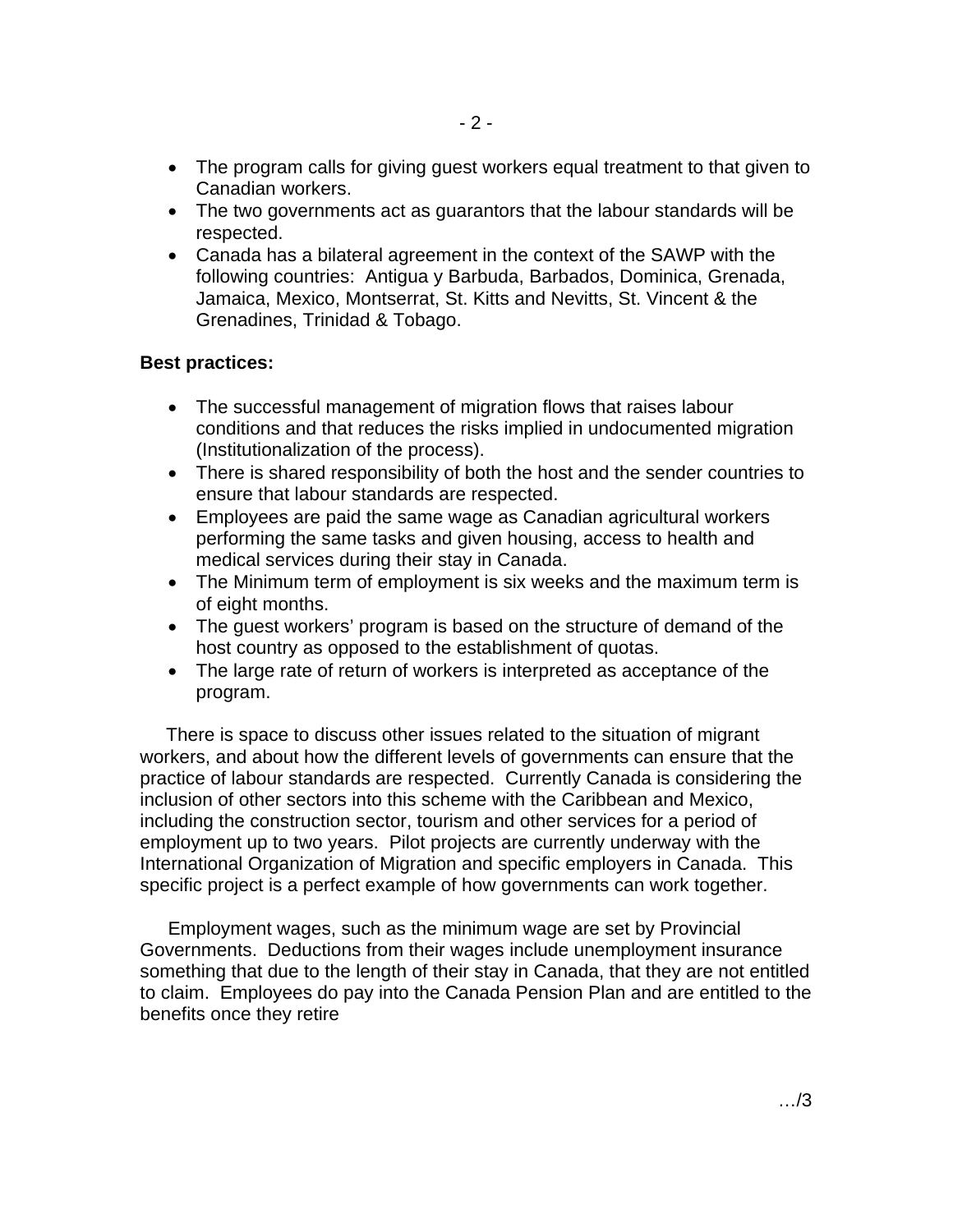There is a need to educate the workers about their rights. In the provinces of Ontario, Quebec, Nova Scotia and New Brunswick, two non-profit corporations assist with the processing of foreign workers and the Canadian employer may be required to pay a non recoverable fee for these services. A greater presence of consulates to assist the workers in overseeing compliance with the agreed conditions could be a starting point. There is also a great need to strengthen the presence of civil society organizations as links between migrant workers and the communities in which they work, and to educate them about their rights.

We thank you for the opportunity to express our views.

Sincerely,

 Sharon O'Regan Deputy Director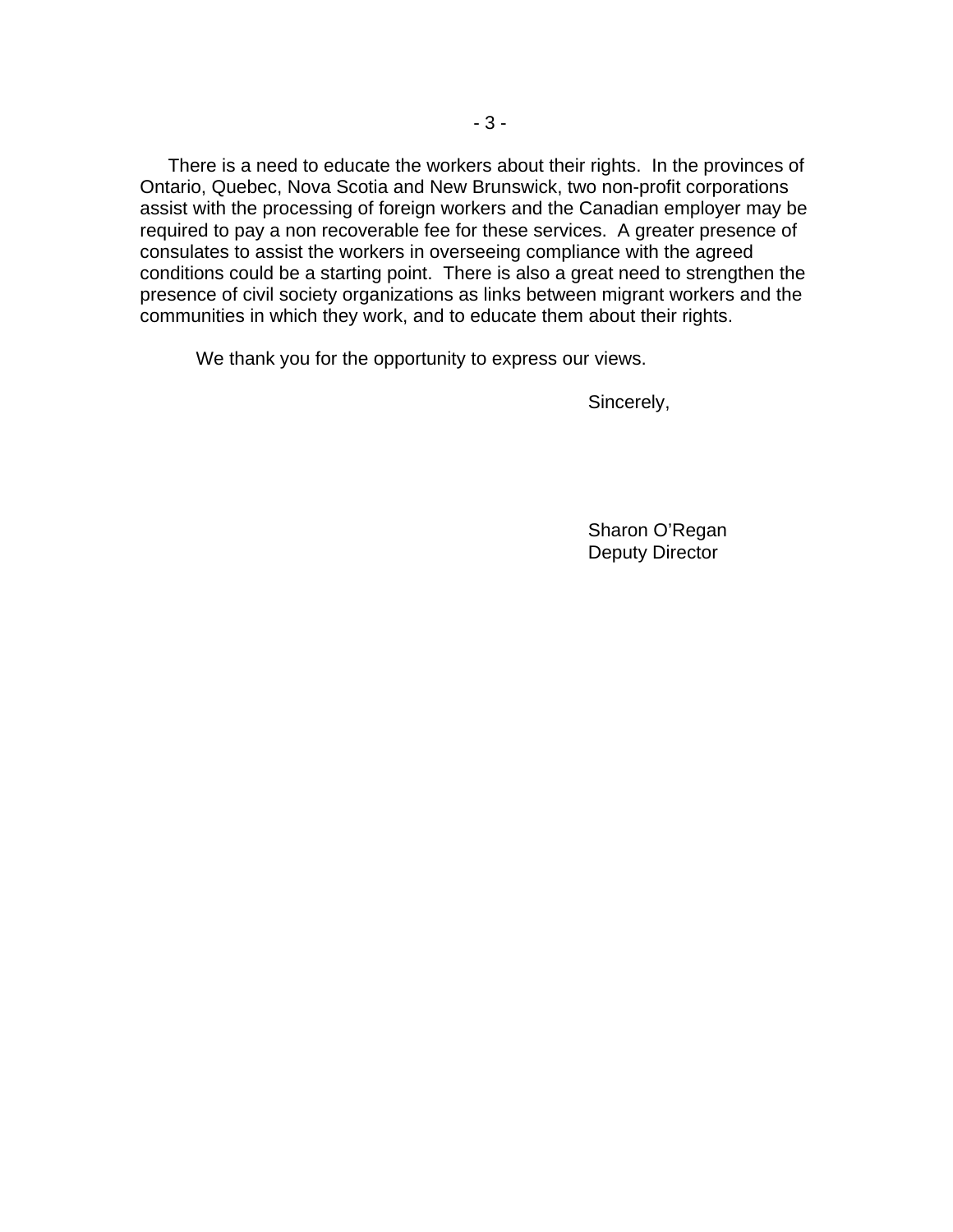## **APPENDIX A**

### **FOCAL COMMENT ON THE RESOLUTIONS PERTAINING TO HUMAN RIGHTS OF MIGRANT OWRKERS AND THEIR FAMILES**

- **The wording of the resolutions are too idealistic and borad.**
- There is an absence of definition and clarity between what is a legal migrant and an illegal migrant.
- The key is in finding appropriate phrasing to make resolutions acceptable and respectful of domestic laws.
- Resolutions should be workable on both the short term and long term to improve the plight of the migrant worker.
- Resolutions hsould not be lyrical declarations, instead should be practical so as to be enforceable.
- Resolutions shold not be the place for collective ideals, instead for agreements that can be respected by National constitutions and enforceable through law.
- Resolutions should both respect and prtect natijnal laws and if so then the documents would be a good starting point for resolutions that can be implemented and enforced.
- We need to begin to look at the national positions of states (what is offered to the citizens, what is offered to migrants).
- There is a need for a system that manages migration and the international law should not precede domestic law.
- Canada could not respect the resolutions as they are not realistic in either theory or practice.
- **These reolutions cause a problem for Canada because if they were** binding they would be equivalent to law.
- These resolutions overrule Canadian domestic laws and in particular the Canadian Immigration and Refugee Protection Act.

# **CLOSING REMARKS**

- This Special Session has been an excellent initiative on the part of the OAS.
- We need to find more opportunities to sahre both knowledge and experience in order to engage Civils Society more in the process.
- The dissemination of information is very important and we need to find better ways to keep each other informed and to inform migrants of their rights.